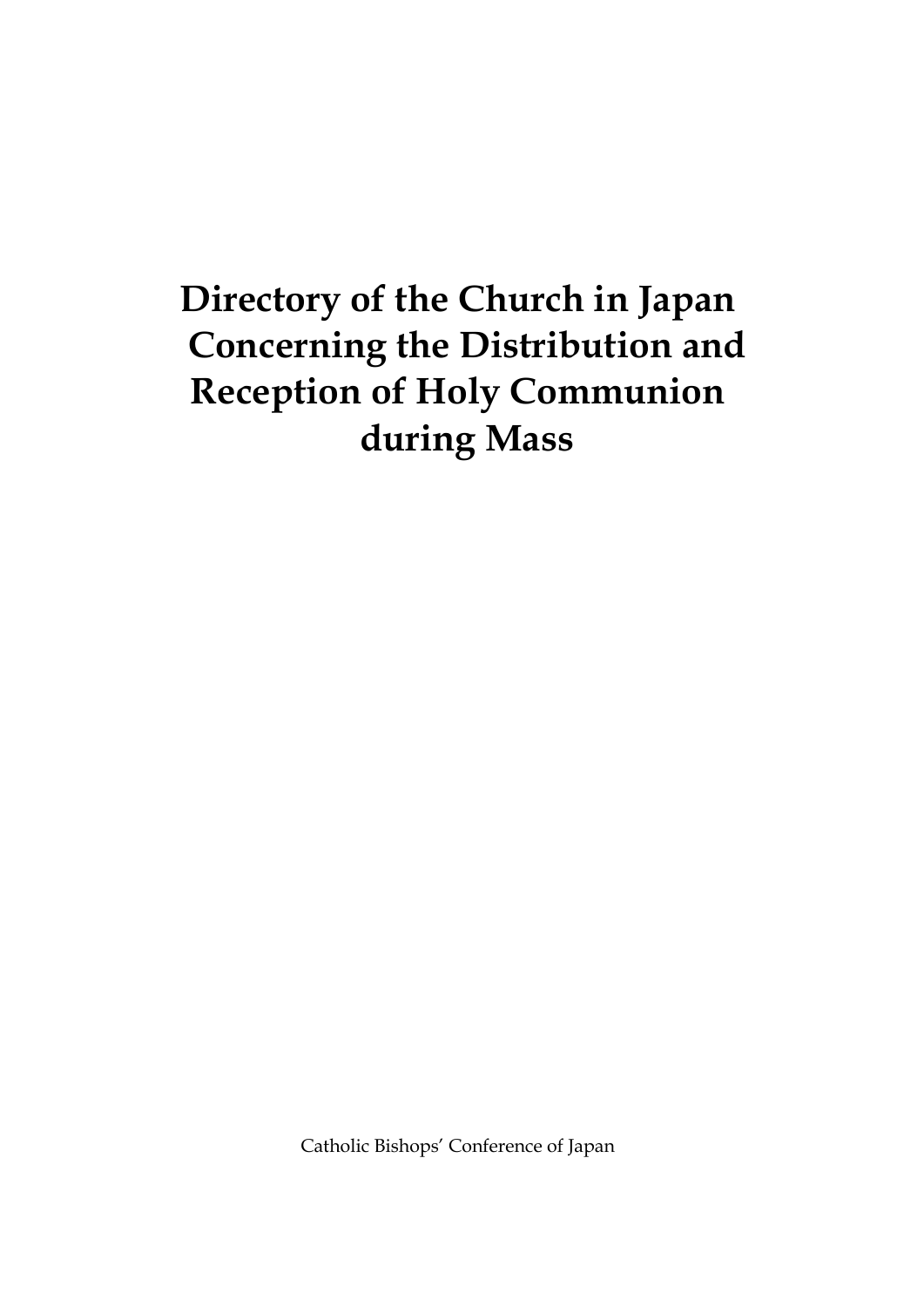This *Directory of the Church in Japan Concerning the Distribution and Reception of Holy Communion during Mass* was approved by the Catholic Bishops' Conference of Japan at its Extraordinary Plenary Assembly held on February 2010, and received the *recognitio* of the Congregation of Divine Worship and the Discipline of the Sacraments on June 26, 2014 (Prot. N. 149/14). The effective date of this Directory will be November 30, 2014, the First Sunday of Advent.

Copyright © 2014, Catholic Bishops' Conference of Japan. All rights reserved.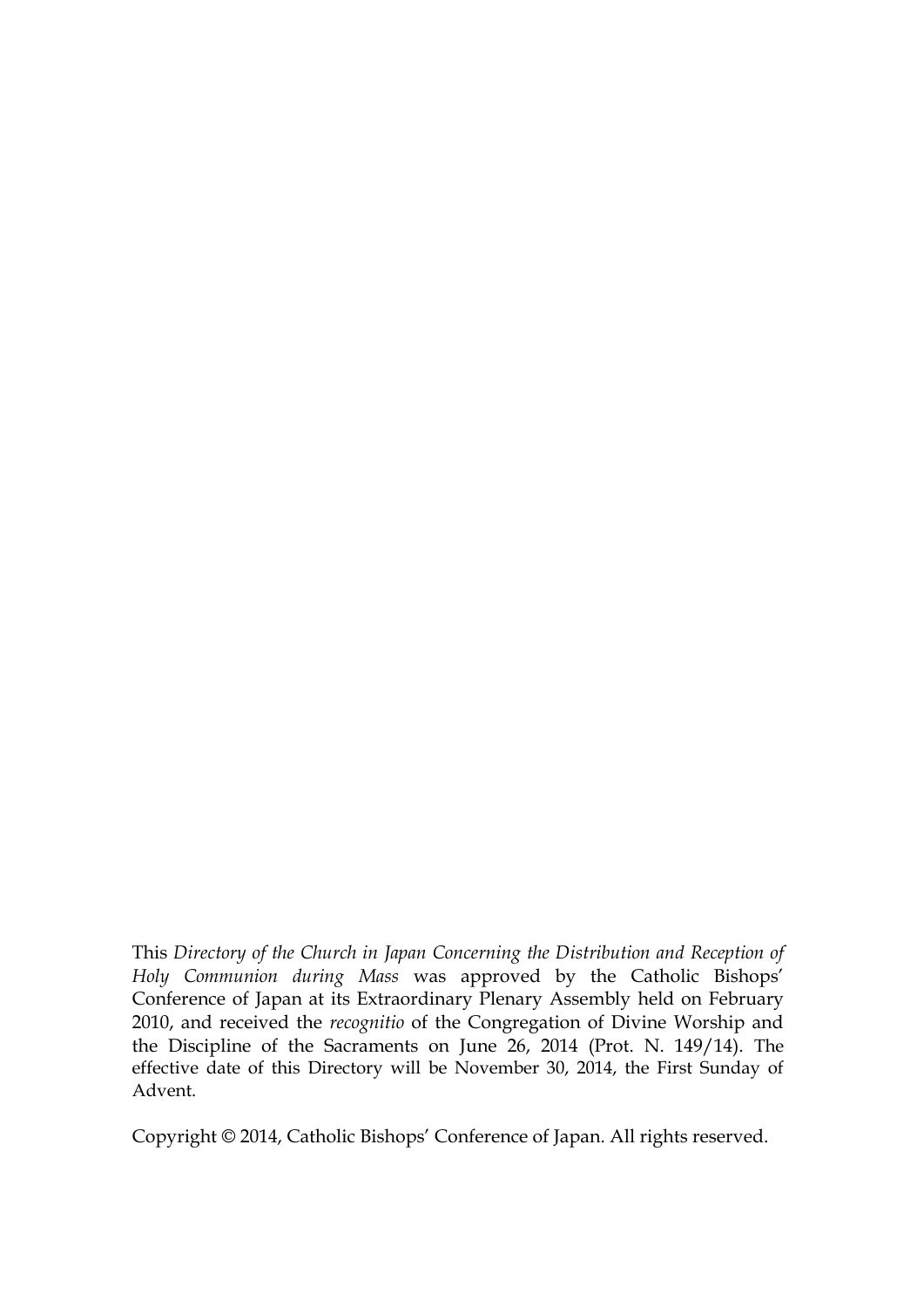## **Directory of the Church in Japan Concerning the Distribution and Reception of Holy Communion during Mass**

## **I. The Aim of This Directory**

1. At the Last Supper the Lord Jesus in the company of his apostles instituted the Eucharistic sacrifice of his Body and Blood and commanded them to do this in memory of him until he should come again (cf. 1 Cor. 11:23-26). The church, faithful to the Lord's commandment, has continued to celebrate the Mass as a memorial of the Lord's sacrifice. When the faithful receive the bread and wine that have been consecrated during Mass and become the Body and Blood of Christ, they become one body united with their head, Christ. Then "the unity of believers, who form one body in Christ (1 Cor. 10:17), is expressed"1, and the faithful grow as a community of love.

The aim of this Directory is to make clear the meaning of Holy Communion and to ensure that faith and reverence for the Eucharist are shown when receiving it, so that the faithful may receive the Body and Blood of Christ without anxiety and confusion.

## **II. Matters to be Considered in Advance**

#### **Catechesis concerning Holy Communion**

 $\overline{a}$ 

2. Those responsible in parishes and religious communities must teach community members, at a suitable time and in a practical way, the meaning of Holy Communion and how it should be received. Also catechumens, those of separated ecclesial Communities who wish to be members of the Catholic church, and children who are preparing to make their first Holy Communion must all be taught at a suitable time what they need to know about Holy Communion and how it is to be received.

<sup>1</sup> Second Vatican Ecumenical Council, *Lumen Gentium: Dogmatic Constitution on the Church*, November 21, 1964, n. 3.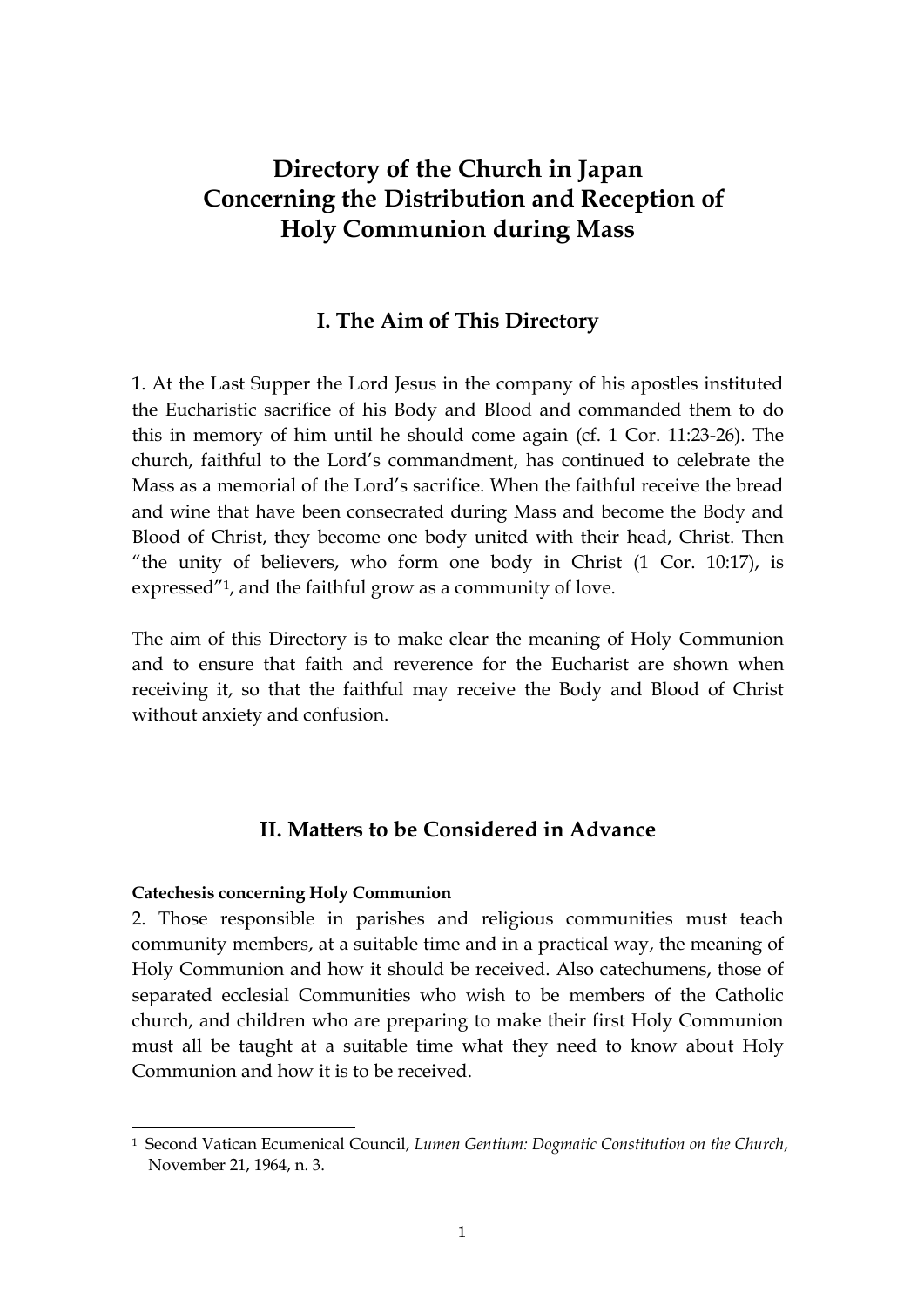#### **Regarding the posture at the moment of receiving Holy Communion**

3. Regarding the posture of communicants the *Institutio Generalis Missalis Romani* states that "the faithful communicate either kneeling or standing, as determined by the Conference of Bishops."<sup>2</sup> According to this norm, in Japan, depending on the place where the Mass is to be celebrated and except in the case of those who are unable to stand for some special reasons, as a general rule, Holy Communion is received standing. When the faithful communicate with a common posture, as well as showing a sign of the unity among those attending Mass,<sup>3</sup> it also helps towards a smooth flow of the procession of the faithful. However, it is not licit to deny Holy Communion to any of Christ's faithful solely on the grounds that the person wishes to receive the Eucharist kneeling.<sup>4</sup>

4. Those who wish to receive Holy Communion, as a rule, come forward in a procession5. Then communicants, with hands joined, bow to show respect for the Eucharist and stand before the minister of Holy Communion. 6

#### **Receiving Communion in the hand**

5. The Catholic Bishops' Conference of Japan in a letter of June 20, 1970, requested of the Sacred Congregation for Divine Worship that the faithful in Japan might receive Communion in the hand. The permission was granted on June 27 (Prot.n.2286/70). Regarding a practical way of reception of Communion in the hand, see this Directory, n. 11.

#### **The minister of Holy Communion**

6. The ordinary ministers of Holy Communion are: bishops, priests or deacons.<sup>7</sup> Bishops and priests in virtue of the sacred Ordination they have received offer the Sacrifice of the Mass in the person of Christ.<sup>8</sup> Accordingly, it was originally the duty of bishops and priests to distribute Communion. If a deacon were present, he could assist the Bishop and priest in distributing Communion. 9

<sup>2</sup> *Institutio Generalis Missalis Romani* [=*IGMR*] (2002), n. 160.

<sup>3</sup> Cf. *IGMR*, n. 42.

<sup>4</sup> Congregation for Divine Worship and the Discipline of the Sacraments, Instruction, *Redemptionis Sacramentum: On Certain Matters to be Observed or to be Avoided Regarding the Most Holy Eucharist* [=*RS*], March 25, 2004, n. 91.

<sup>5</sup> Cf. *IGMR*, nos. 44 and 160.

<sup>6</sup> Cf. *IGMR*, n. 160.

<sup>7</sup> Cf. *Codex Iuris Canonici*, can. 910§1; *RS*, n. 154.

<sup>8</sup> Cf. *IGMR*, nos. 4 and 93.

<sup>9</sup> Cf. *IGMR*, nos. 94, 171e, 182.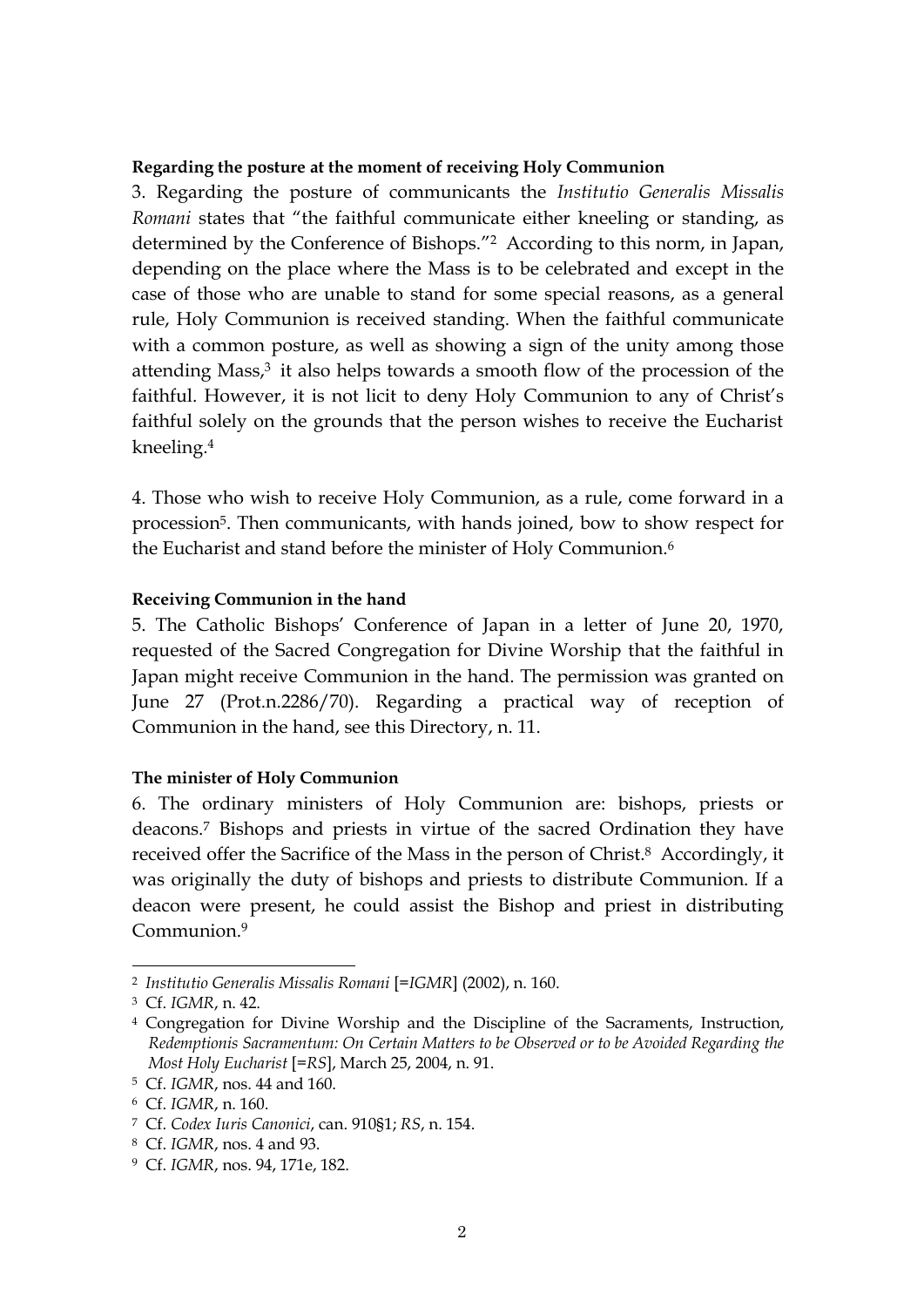When Holy Communion is being distributed under both kinds, "the chalice is usually administered by a deacon or, when no deacon is present, by a priest, or even by a duly instituted acolyte or another extraordinary minister of Holy Communion, or by a member of the faithful who, in case of necessity, has been entrusted with this duty for a single occasion."<sup>10</sup>

7. Bishops, priests or deacons present in the congregation can assist the celebrant in distributing Holy Communion. If there are no ministers of Holy Communion present who can assist the celebrant, when the number of communicants be large or the celebrant cannot distribute Communion because of special circumstances such as a sickness or advanced age, he "may call upon extraordinary ministers to assist him, i.e., duly instituted acolytes or even other faithful who have been deputed for this purpose."<sup>11</sup> In case of necessity, the celebrant may depute suitable faithful as extraordinary ministers and ask them to distribute Communion.<sup>12</sup>

#### **Bread and Wine**

8. When we receive Communion, we participate in the sacrifice actually being celebrated. It is important that the signs of this be clearly shown. <sup>13</sup> "It is appropriate that at least some parts of the Eucharistic Bread coming from the fraction should be distributed to at least some of the faithful in Communion. Small hosts are, however, in no way ruled out when the number of those receiving Holy Communion or other pastoral needs require it, and indeed small hosts requiring no further fraction ought customarily to be used for the most part". 14

When Communion is given under both kinds, care should be taken lest too much of the Blood of Christ remains to be consumed at the end of Mass. So a suitable amount of wine is to be prepared before Mass.<sup>15</sup>

#### **Paten and Chalice**

9. In order to show that the faithful receive the Body of Christ through breaking one Bread, "for the consecration of hosts, a large paten may

<sup>10</sup> *IGMR*, n. 284a. Cf. *IGMR*, nos. 94 and 182.

<sup>11</sup> *IGMR*, n. 162.

<sup>12</sup> Cf. *IGMR*, n. 162; *RS*, nos. 155-160.

<sup>13</sup> Cf. *IGMR*, n. 85.

<sup>14</sup> *RS*, n. 49. Cf. *IGMR*, n. 321.

<sup>15</sup> Cf. *IGMR*, n. 285a.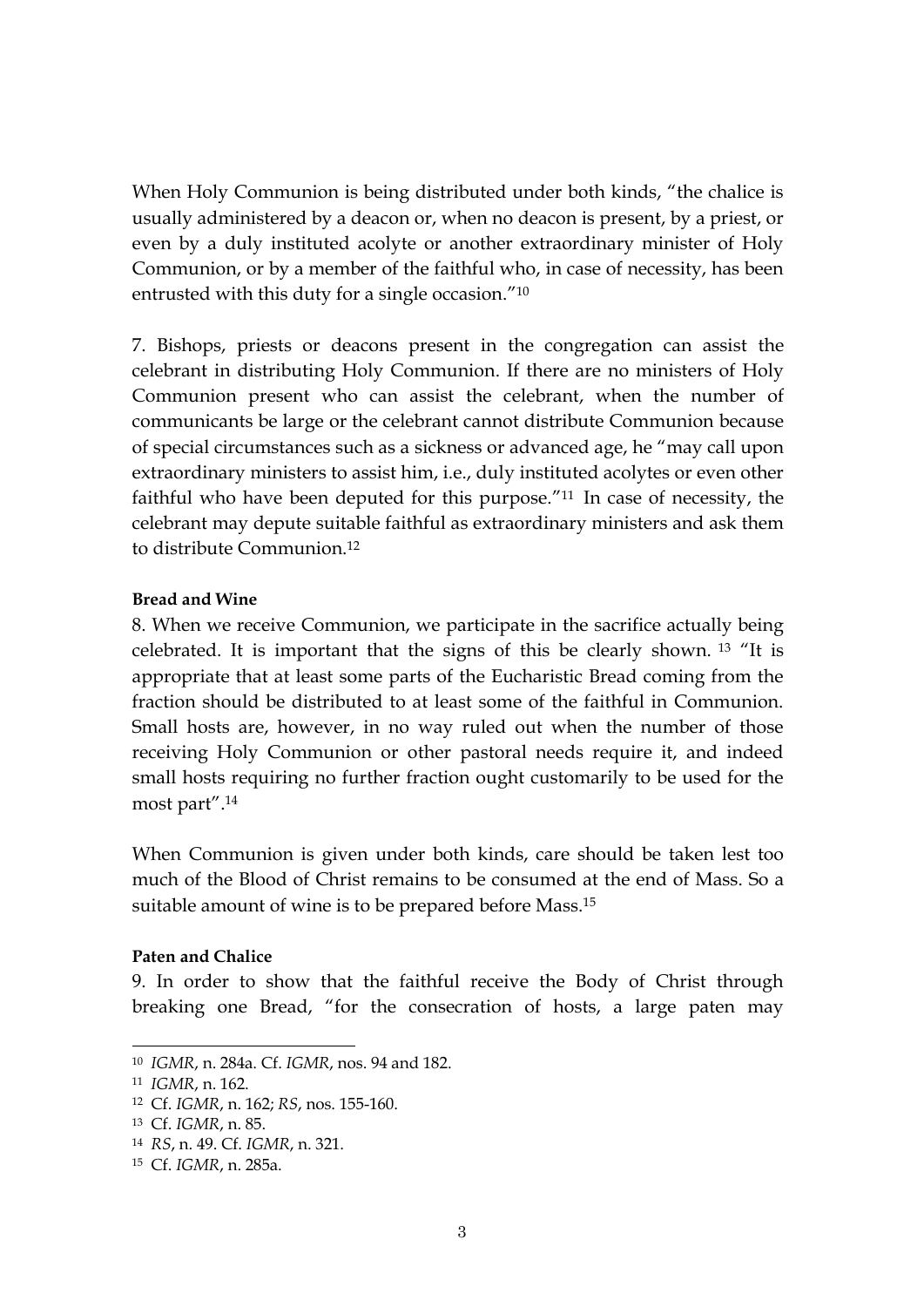appropriately be used; on it is placed the bread for the priest and the deacon as well as for the other ministers and for the faithful". <sup>16</sup> If the paten is not sufficient for distribution of the Body of Christ, a pyx (ciborium) can be prepared. The celebrant, a deacon or a concelebrant can break or divide the hosts and place them into the pyx (ciborium).<sup>17</sup>

It is recommended that a large chalice be prepared.<sup>18</sup> When several chalices are necessary for Holy Communion under both kinds, because of the value to be given to the signs, it is desirable to use a main chalice of larger dimensions and prepare smaller ones as needed.<sup>19</sup> However, after the consecration, the pouring of the Blood of Christ from one chalice to another should be avoided. 20

## **III. Communion under Only One Kind**

#### **Receiving the fullness of Christ**

10. The Council of Trent says that "Christ, whole and entire, and the true Sacrament, is received even under only one species, and that as far as the effects are concerned, those who receive under only one species are not deprived of any of the grace that is necessary for salvation.<sup>"21</sup> The pastor is required to teach this to the faithful.

#### **Communion under only the form of bread**

11. As mentioned in this Directory, n. 4, a communicant who wishes to receive the Sacrament in the hand stands before the priest with hands joined. Then placing one hand under the other extends them. The priest raises the host slightly and shows it to the communicant saying: 'The Body of Christ'. The communicant responds: 'Amen'. The priest then places the host in the hand of the communicant. The communicant moves aside to make room for the next person and reverently takes the host in the fingers of one hand and while holding the other hand underneath, receives on the tongue The communicant

<sup>16</sup> *IGMR*, n. 331.

<sup>17</sup> Cf. *IGMR*, n. 240.

<sup>18</sup> Cf. *IGMR*, nos. 207b and 285a.

<sup>19</sup> Cf. *RS*, n. 105.

<sup>20</sup> Cf. *RS*, n. 106.

<sup>21</sup> *IGMR*, n. 282. Cf. Ecumenical Council of Trent, Session XXI, *Doctrina de communione sub utraque specie et parvulorum*, July 16, 1562, chapters 1-3: Denz-Schön 1725-1729.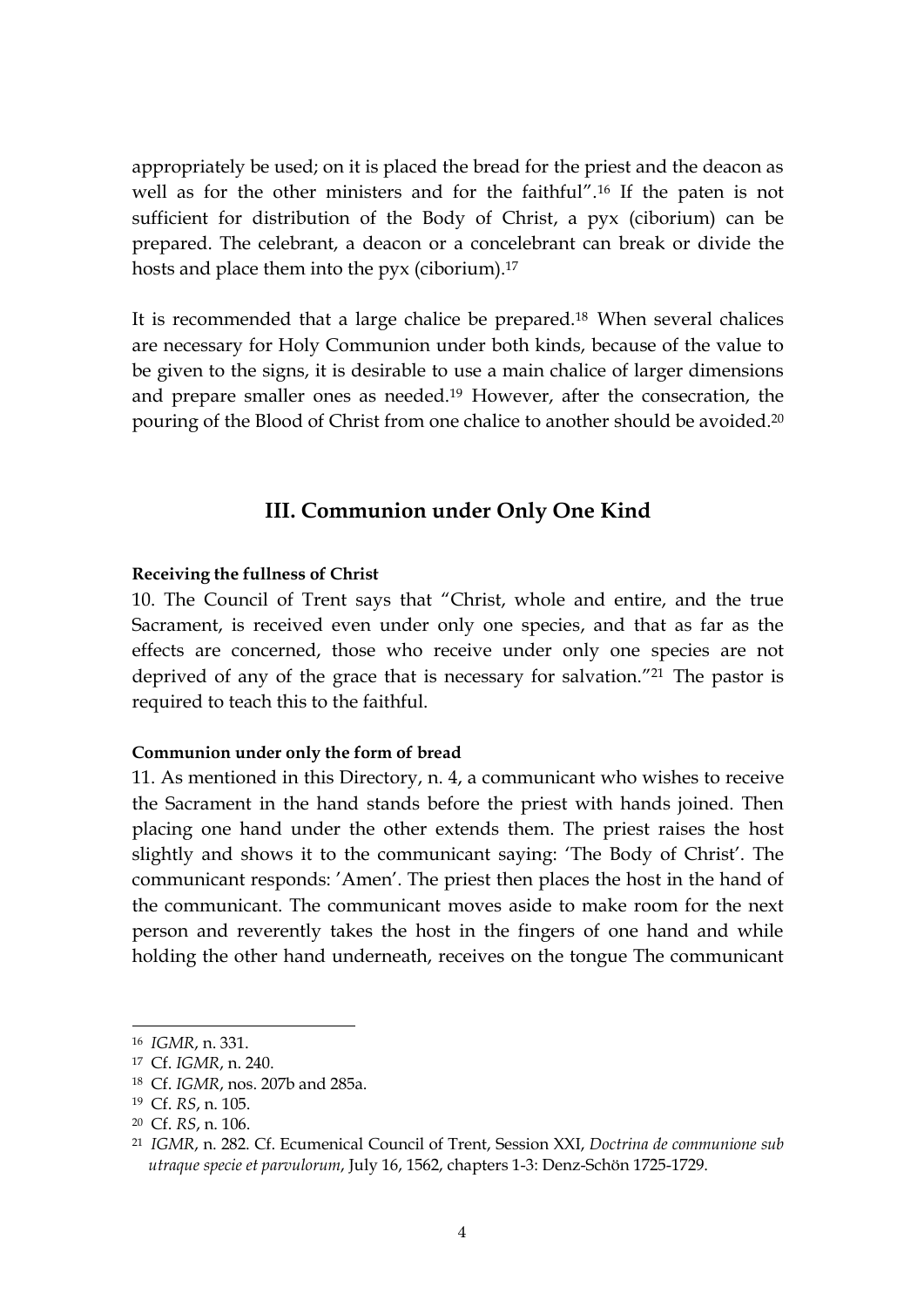then consumes the host entirely and returns to the pews.<sup>22</sup>

In the distribution of Communion, it is not permitted for the communicant to take the host shown by the priest with his or her fingers.<sup>23</sup>

12. As mentioned in this Directory, n. 4, the communicant who wishes to receive the Sacrament on the tongue stands before the priest with hands joined. The priest raises the host slightly and shows it to the communicant saying: 'The Body of Christ'. The use of the communion-plate, held by a minister under the communicant's mouth should be retained, so as to avoid the danger of the sacred host or some fragment of it falling.<sup>24</sup> The communicant responds: 'Amen', and receives the host on the tongue. Then moving aside to make room for the next person, the communicant consumes the host entirely and returns to the pews.<sup>25</sup>

#### **Communion under only the form of wine**

13. In special cases when the Sacrament cannot be received under the form of consecrated bread it can be given under the form of consecrated wine. In such cases, in keeping with this Directory, n. 20, a chalice is used from which the communicant can receive the Precious Blood.

In the case of a sick or elderly person a tube or spoon can be used to give the Blood of Christ. <sup>26</sup> In such cases a communion-plate and purificator should be held under the communicant's mouth. The celebrant should be careful that none of the Precious Blood is spilt.

## **IV. Holy Communion under Both Kinds**

#### **Holy Communion under both kinds**

14. "Holy Communion has a fuller form as a sign when it is distributed under both kinds. For in this form the sign of the Eucharistic banquet is more clearly evident and clear expression is given to the divine will by which the new and eternal Covenant is ratified in the Blood of the Lord, as also the relationship

<sup>22</sup> Cf. *IGMR*, n. 161.

<sup>23</sup> Cf. *IGMR*, n. 160.

<sup>24</sup> Cf. *IGMR*, n. 118; *RS*, n. 93.

<sup>25</sup> Cf. *IGMR*, n. 161.

<sup>26</sup> Cf. *IGMR*, n. 245.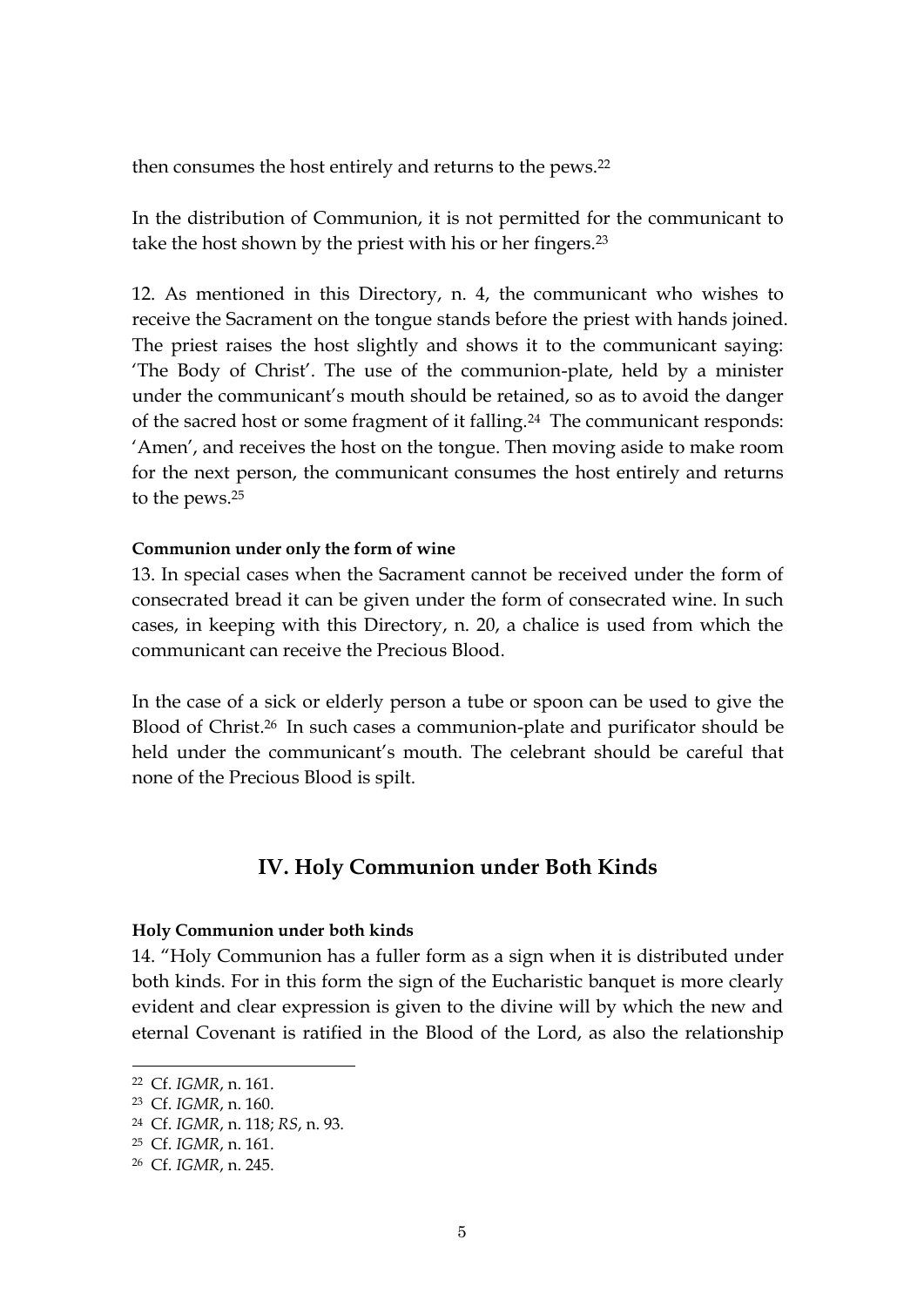between the Eucharistic banquet and the eschatological banquet in the Father's Kingdom."<sup>27</sup>

## **When Holy Communion may received under both kinds**

15. According to the rules of the *Instructio Generalis Missalis Romani* regarding Communion under both kinds, the following points are to be kept in mind.

"In addition to those cases given in the ritual books, $28$  Communion under both kinds is permitted for:

- a) priests who are not able to celebrate or concelebrate Mass;
- b) the deacon and others who perform some duty at the Mass;
- c) members of communities at the conventual Mass or 'community' Mass,<sup>29</sup> along with seminarians, and all who are engaged in a retreat or are taking part in a spiritual gathering."<sup>30</sup>

16. Furthermore, the *Institutio Generalis Missalis Romani* indicates that "the diocesan Bishop is also given the faculty to permit Communion under both kinds whenever it may seem appropriate to the priest to whom the community has been entrusted as its own shepherd, provided that the faithful have been well instructed and there is no danger of profanation of the Sacrament or of the rite's becoming difficult because of the large number of participants or some other reason."<sup>31</sup>

Based on the above norms, in Japan, it is left to the judgment and to the responsibility of the priest celebrant to decide when to distribute Holy Communion under both kinds to the faithful participating in the Mass.

## **Necessary preparations before distributing Communion under both kinds**

17. When Communion under both kinds is to be given in a community, it is necessary to refer to the *Institutio Generalis Missalis Romani*, the Roman Ritual "*Holy Communion and Worship of the Eucharist Outside Mass*", "*Catechism of the*  Catholic Church", or Papal documents<sup>32</sup> and Vatican publications<sup>33</sup> regarding

<sup>27</sup> *IGMR*, n. 281.

<sup>28</sup> Cf. For example, The Roman Pontifical "*Rites of Ordination*", The Roman Ritual "*Rite of Christian Initiation of Adults*", or "*Rite of Marriage*" etc.

<sup>29</sup> This 'community' is not the parish community and indicates a specific group such as a monastery. Cf. *IGMR*, n. 114.

<sup>30</sup> *IGMR*, n. 283.

<sup>31</sup> *IGMR*, n. 283.

<sup>32</sup> Cf. For example, Paul VI, Encyclical Letter, *Mysterium Fidei: On the Doctrine and Worship of the Eucharist*, September 3, 1965; John Paul II, Apostolic Letter, *Dominicae caenae: On*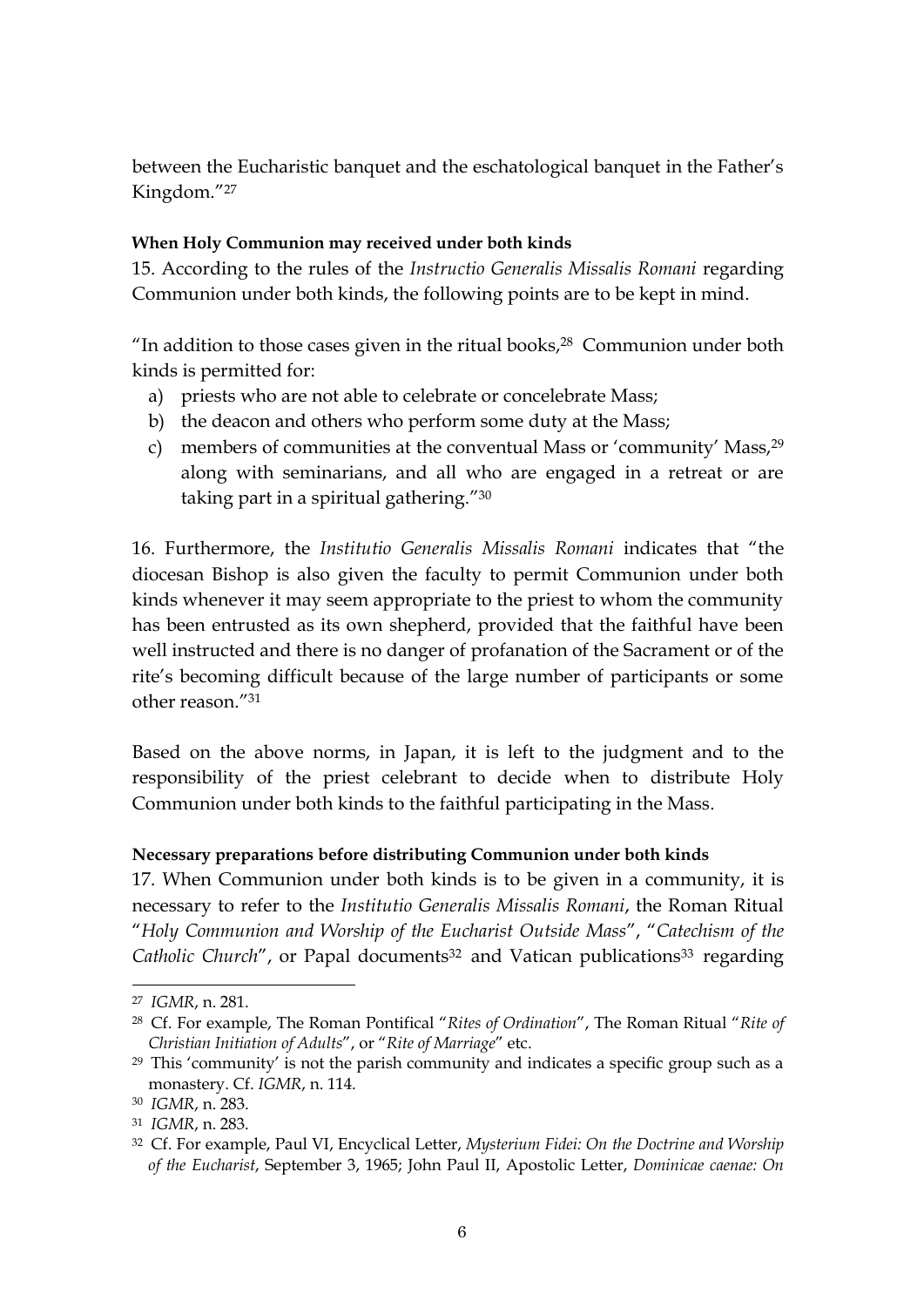the Eucharist and to explain the meaning and aim of Communion under both kinds to regular members of the community beforehand.

### **How Communion under both kinds is to be distributed**

18. After the principal celebrant's Communion, the concelebrants in keeping with the *Institutio Generalis Missalis Romani*, nos. 242-249, receive the Sacrament. Deacons and extraordinary ministers of Holy Communion do not receive Communion by themselves like the principal celebrant and the concelebrants, but must receive Communion under both kinds from the priest.<sup>34</sup>

The extraordinary ministers of Holy Communion should not approach the altar before the priest has received Communion. <sup>35</sup> The deacon or extraordinary ministers of Holy Communion having received Communion under both kinds from the priest, the priest celebrant hands the deacon or extraordinary ministers of Holy Communion patens (or ciboria) and chalices for distribution to the faithful. When the principal celebrant is giving these vessels to the extraordinary ministers of Holy Communion, the deacon may assist him.

19. Communicants, according to this Directory n. 4, approach the priest, and following the indication of this Directory, nos. 20 and 21, they can receive the host.

20. When Communion in the form of the Blood of Christ is carried out by communicants' drinking directly from the chalice, each communicant follows the norms given in this Directory, nos. 11 and 12, and having received the Body of Christ, approaches and stands before the minister of the chalice. The minister says: 'The Blood of Christ', and the communicant responds: 'Amen'. The minister hands over the chalice to the communicant. The communicant receives it in both hands and raises it to his or her mouth and drinks a little of the Blood of Christ. Handing the chalice back to the minister, the communicant

*the Mystery and Worship of the Eucharist*, February 24, 1980; Id., Apostolic Letter, *Dies Domini*, May 31, 1998; Id., Encyclical, *Ecclesia de Eucharistia*, April 17, 2003; Id., Apostolic Letter, *Mane nobiscum Domine*, October 7, 2004; Benedict XVI, Apostolic Exhortation, *Sacramentum caritatis*, February 22, 2007.

<sup>33</sup> Cf. For example, Congregation of Rites, Instruction, *Eucharisticum Mysterium: On Worship of the Eucharist*, May 25, 1967; Congregation for the Divine Worship and the Discipline of the Sacraments, Instruction, *Redemptionis Sacramentum: On Certain Matters to be Observed or to be Avoided Regarding the Most Holy Eucharist*, March 25, 2004.

<sup>34</sup> Cf. *IGMR*, nos. 182, 244, 246.

<sup>35</sup> Cf. *IGMR*, n. 162.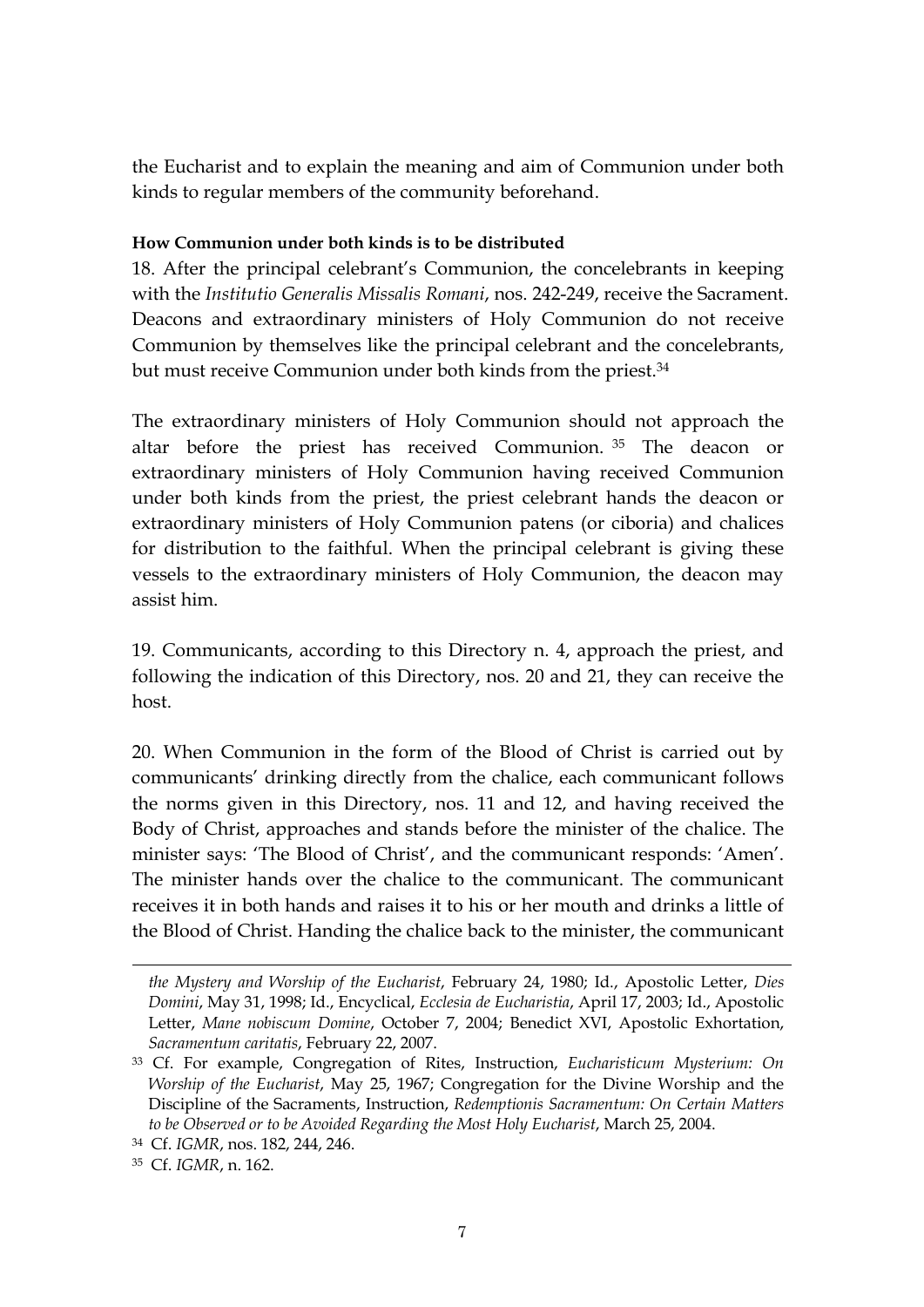returns to the pews. The minister wipes the rim of the chalice with the purificator.<sup>36</sup>

21. When Communion is carried out by intinction, the priest takes a host, dips it partly into the chalice held by a minister at his side, and, showing it, says: 'the Body and Blood of Christ'. Another minister should place a communion-plate under the mouth of the communicant.<sup>37</sup> The communicant responds: 'Amen' and receives the Sacrament on the tongue. The communicant consumes the Sacrament entirely and returns to the pews. <sup>38</sup> The host that has been dipped in the chalice must not be received in the communicant's hand.<sup>39</sup>

22. Even if Communion is distributed under both kinds, the faithful who wish to receive Communion under the species of bread alone should be granted their wish. 40

23. When Communion is distributed under both kinds, the faithful, except the celebrant and concelebrants, should not make use of the following ways to receive Communion.

- 1) Taking the chalice left on the altar by oneself and receiving the Blood of Christ.
- 2) Dipping the host into the chalice and receiving the Sacrament.
- 3) Having received the Blood of Christ from the chalice, the communicant handing the chalice to the next communicant.<sup>41</sup>

## **In the case of part of the Body of Christ and the Blood of Christ remaining at the end of Mass**

24. When the distribution of Communion is finished, the priest of the deacon or the duly instituted acolyte immediately and completely consumes at the altar any consecrated Wine that happens to remain. 42

When part of the consecrated hosts remain, any of the above mentioned ministers either consumes them at the altar or carries them to the place

<sup>36</sup> Cf. *IGMR*, n. 286.

<sup>37</sup> Cf. *IGMR*, n. 118; *RS*, n. 93.

<sup>38</sup> Cf. *IGMR*, n. 287.

<sup>39</sup> Cf. *RS*, n. 104.

<sup>40</sup> Cf. *IGMR*, n. 284.

<sup>41</sup> Cf. *IGMR*, n. 160.

<sup>42</sup> Cf. *IGMR*, nos. 163, 182, 284.